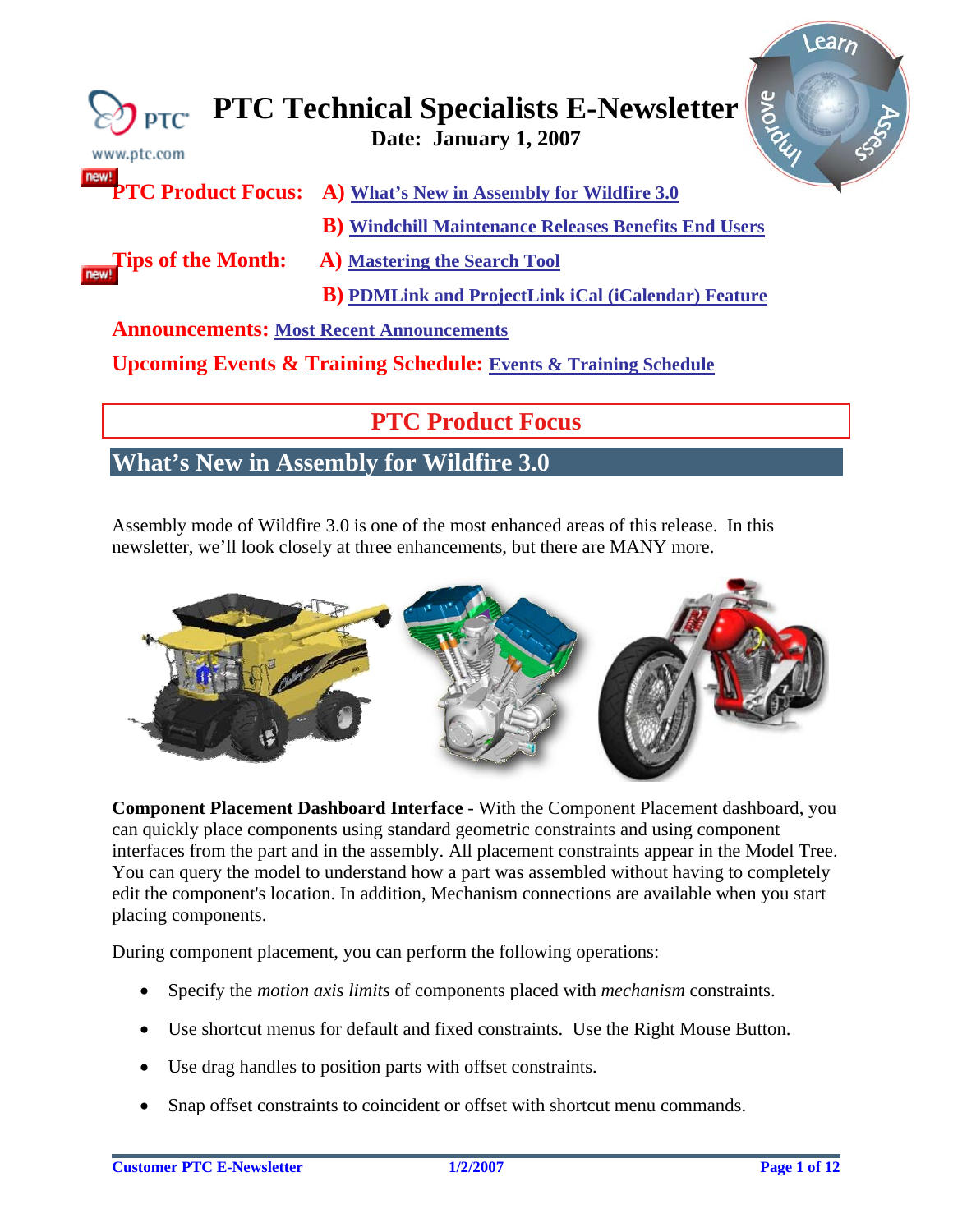- Move components into exact positions.
- Access dragging operations from mechanism to move the component in the remaining degrees of freedom.



**Enhancements to Component Interface** - Enhancements to Component Interfaces now make it easier and more powerful to define and place components, features and UDFs in assembly.

You can use the Interface Definition dialog box to configure interfaces in components and assemblies to use for automatic assembly of components. Nested interfaces define super sets of existing component interface definitions. Simple geometry placement constraints and advanced criteria speed the process of defining assembly constraints.

Mechanism connections can be stored as component interfaces to define the fit and function of a moving component.

Component interfaces are displayed in the Model Tree for individual components as well as for subassemblies and assemblies. Placement notes can be created in the graphics window to assist assembly.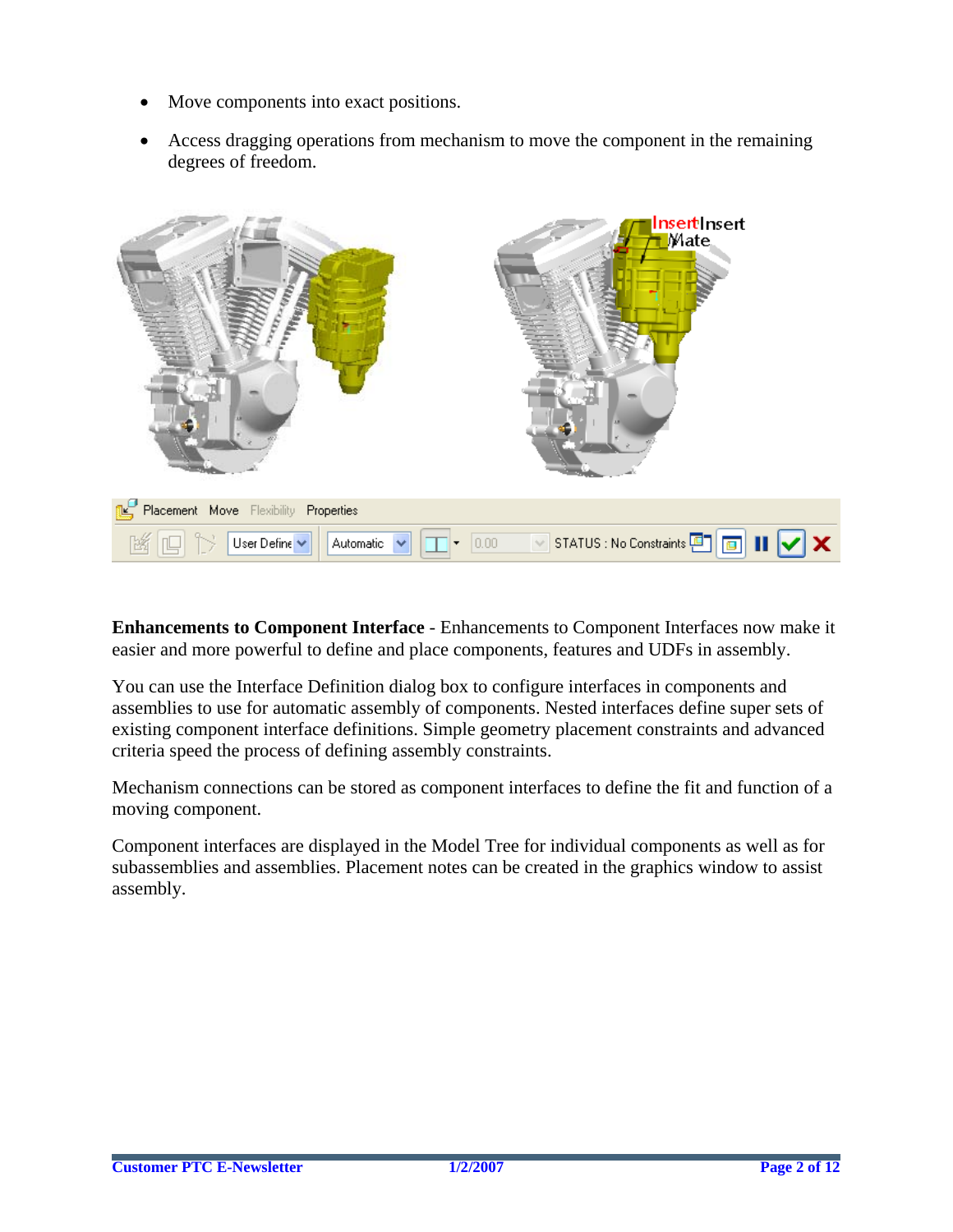

By combining these Interfaces with standard geometry features (holes, extrusions, etc) into a User-Defined Feature (UDF), the productivity benefits extend even further. On another note, UDF's in Wildfire 3.0 can also include Manufacturing Annotations, which embed machining strategy intelligence into machined-feature UDF's like holes.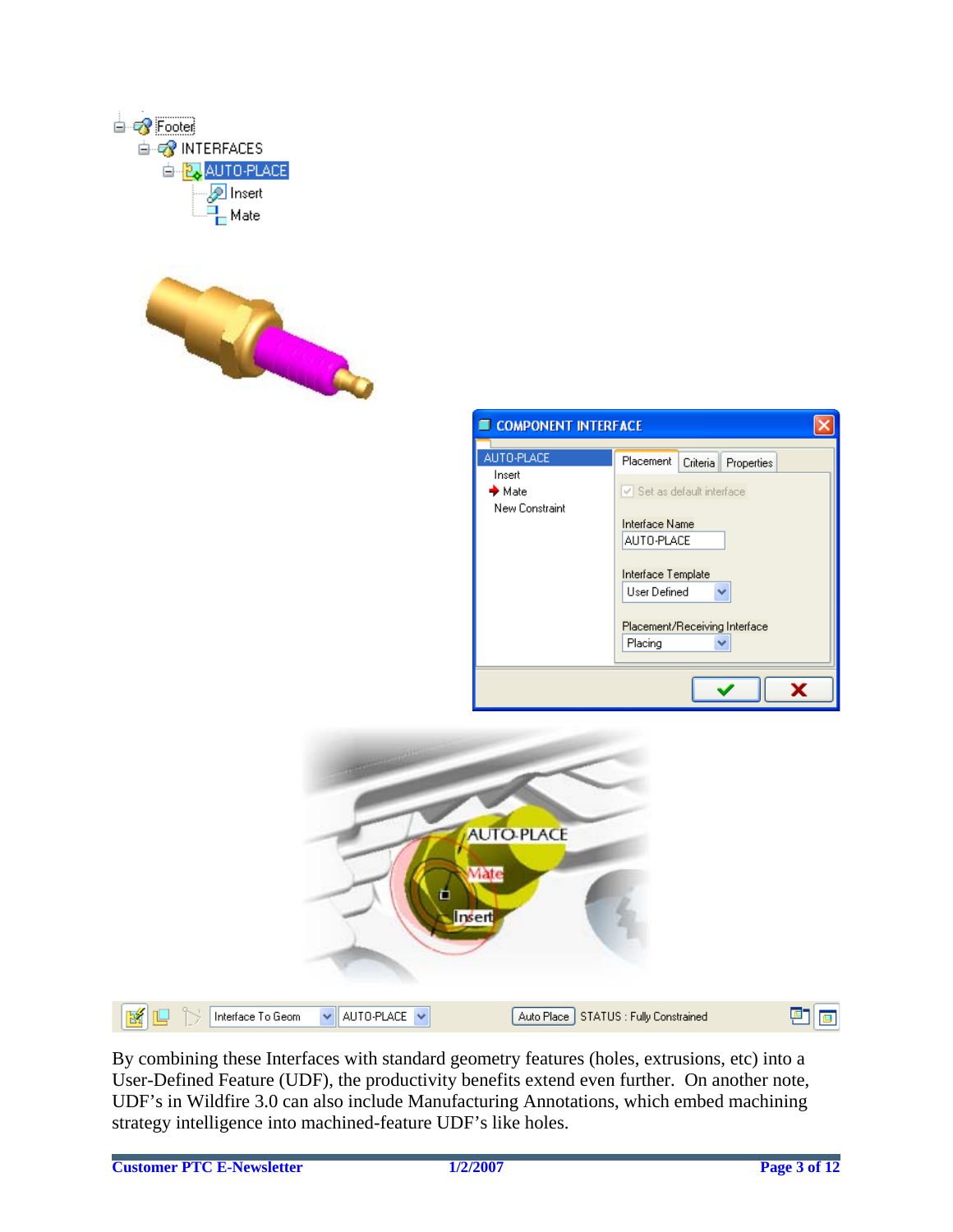<span id="page-3-0"></span>**Enhancements to Data Sharing features** in a new dashboard offer many benefits:

- Consolidates Data Sharing features, such as Merge, Cutout, and Inheritance
- Allows changing of multiple feature types at any point
- Offers a user-friendly user interface with easy access to commands
- Supports object-action workflow for increased productivity

| For References Options Properties |            |                                  |
|-----------------------------------|------------|----------------------------------|
| <b>X</b> X CB22_PULLY_32T.PRT     | <b>REP</b> | Toggle inheritance<br>50 4 1 1 2 |

**MORE Wildfire 3.0 Assembly Enhancements** - Other excellent enhancements include the new Replace interface, component mirror methods, full mechanism dragging with real-time collision detection, new Envelope Manager interface, Mechanism Skeletons, Copy/Paste, Redo/Undo, and improved performance for regeneration as well as multi-threaded retrieval with streaming graphics preview.

To find out more about Pro/ENGINEER's Assembly capabilities, and more. Just visit our [Website](http://www.ptc.com/products/tutorials/detailed_design.htm). Specifically, you can browse all new Assembly functions in Wildfire 3.0 [HERE.](http://www.ptc.com/appserver/wcms/relnotes/category.jsp?version=3198&type=2928)

# [Back To Top](#page-0-0)

# **PTC Product Focus**

**Windchill Maintenance Releases Benefits End Users** 

[Click Here To View](http://members.shaw.ca/jpeng/newsletter/PTC_Technical_Specialists_E-Newsletter_01-01-2007_enterprise.pdf)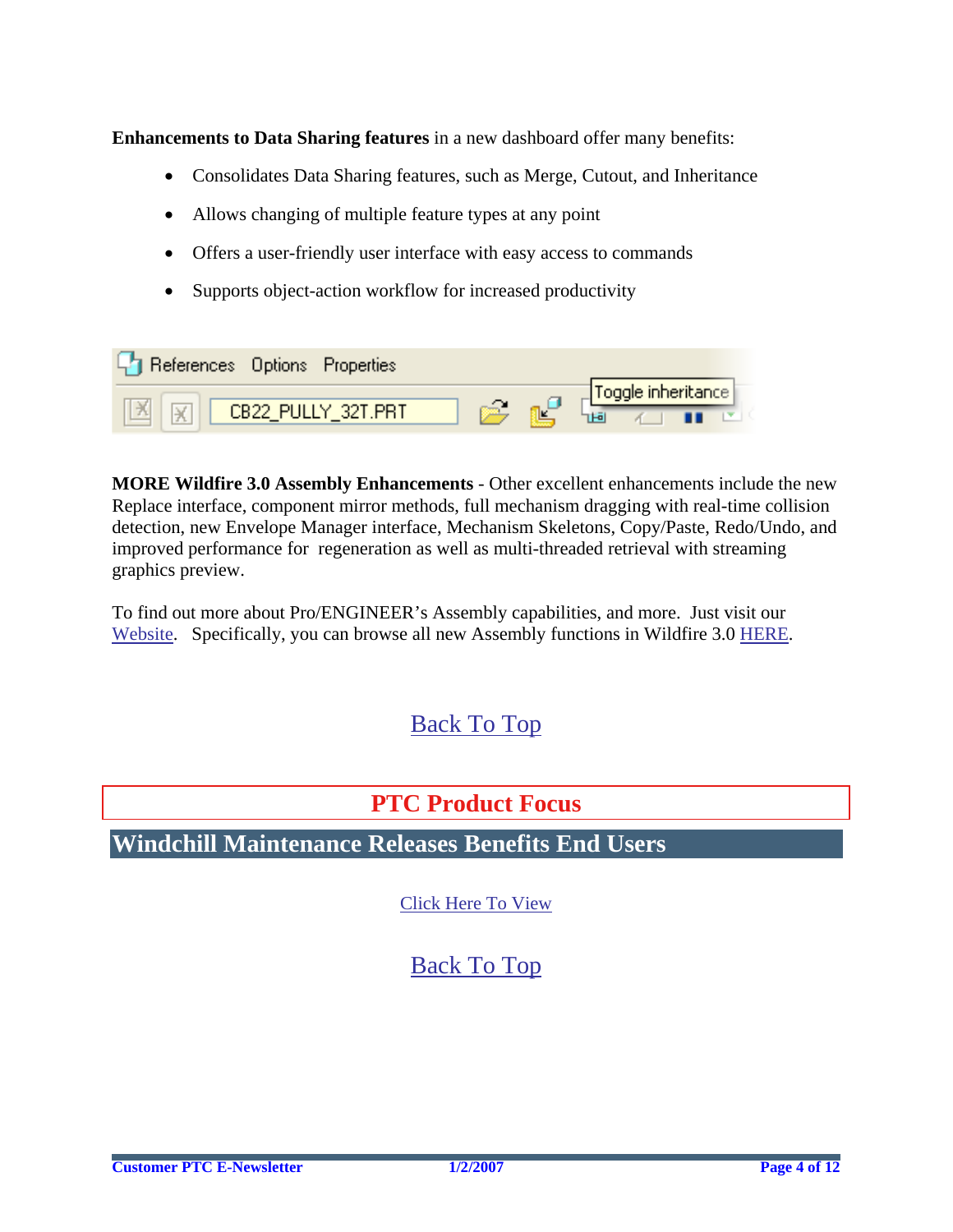# **Tips of the Month**

# <span id="page-4-0"></span>**Mastering the Search Tool**

The binoculars icon in Pro/ENGINEER. This is one way of invoking the Search Tool. You find this command in the Edit drop-down menu, Find. Control-F is a quick shortcut, adhering to Windows standard. There are numerous situations where this tool comes in handy. First let's look at using it in an assembly. Ever get tired to picking components manually out of the model tree?

| <b>IS</b> Search Tool                                                       |                                                                 |
|-----------------------------------------------------------------------------|-----------------------------------------------------------------|
| Look for:<br>Solid Model<br>v<br>Look by:<br>Solid Model<br>v               | Look in:<br>BOBCAT_S185.ASM<br>v<br>□ Include submodels         |
| <b>Attributes</b><br>History<br>Status                                      | Geometry                                                        |
| Rule<br>⊙ Name<br>Type<br>Expression<br>) Size<br>Description<br>) Property | Criteria<br>Comparison:<br>is equal to<br>v<br>Value:<br>×<br>v |
| Find Now                                                                    | New Search<br>Options ▼                                         |
|                                                                             | Close                                                           |

In an assembly, this is the fastest way to locate any component that you wish to find for selection in a Simplified Rep (or Style State, or other function). Some of the search filters include:

| Attributes       | <b>Status</b>        |
|------------------|----------------------|
| - Model name     | - Regeneration       |
| - Expression     | -Layer               |
| - Component Type | -Display             |
| -Size            | -Parent/Child        |
| History          | Geometry             |
| $-$ ID           | - Zone               |
| - Number         | -Distance            |
| - Failed Feat    | -Exterior components |
| - Last Feat      |                      |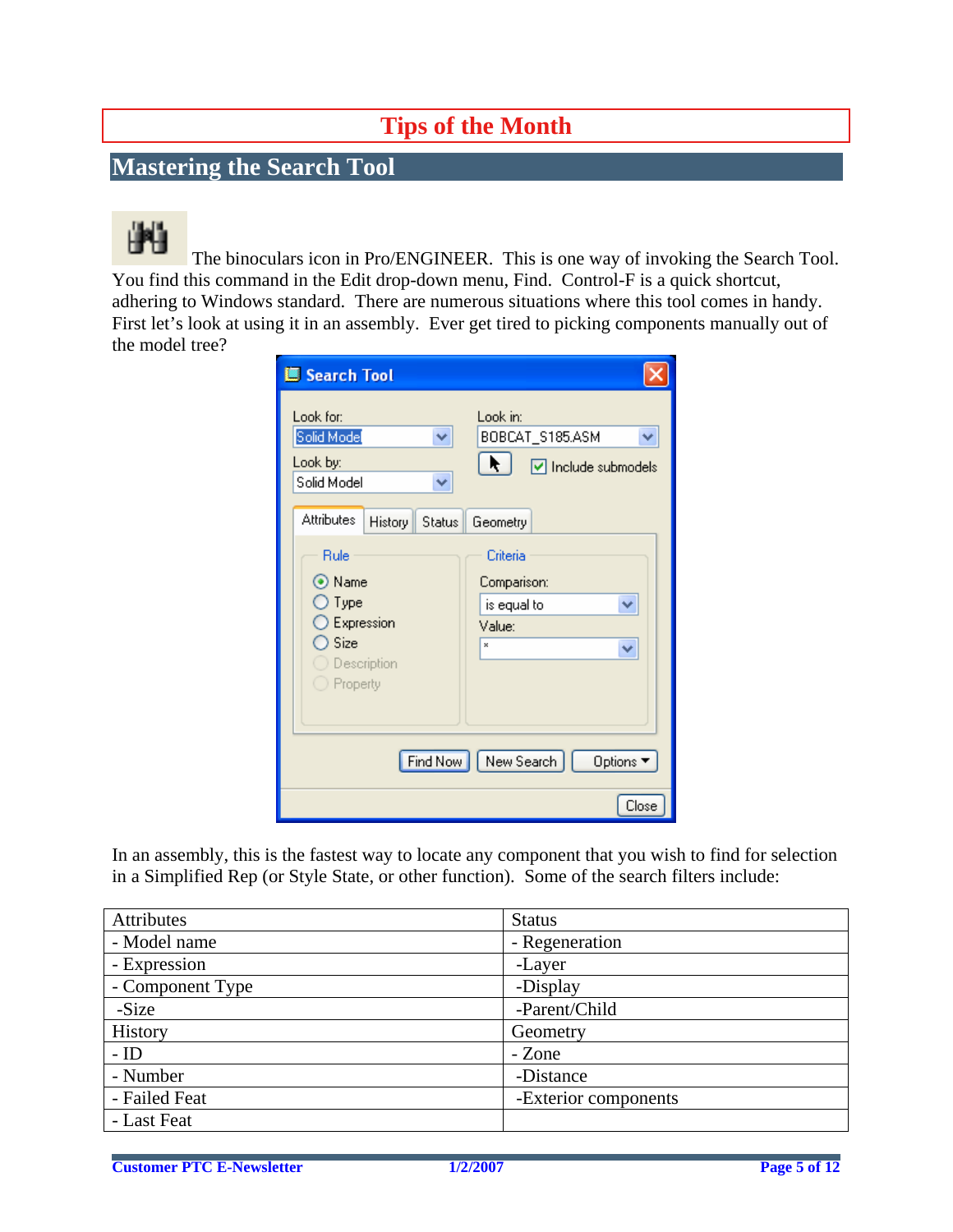In many assembly designs, there are components that may be having issues, and require some love, **but you may not know about it.** For better downstream reuse and robustness, especially before release or collaboration, these issues should be resolved. This will result in a much cleaner assembly, ensure accuracy, and give you more confidence. One quick way to find all the needy components is to run a search on the assembly like this…

| <b>IS Search Tool</b>                         |                                         |
|-----------------------------------------------|-----------------------------------------|
| Look for:<br>Component                        | Look in:<br>6725194 ASM                 |
| Look by:<br>Component                         | k.<br>$\triangledown$ Include submodels |
| Status<br>Attributes<br>History               | Geometry                                |
| Rule                                          | Criteria                                |
| $\odot$ Regeneration                          | Comparison:                             |
| Layer                                         | is equal to                             |
| Display                                       | Value:                                  |
| Parent/Child<br>Copied Refs                   | Unregenerated                           |
|                                               |                                         |
|                                               |                                         |
| <b>Query Builder</b>                          |                                         |
| Rule Description<br>Status == Child Of Frozen | Operator                                |
| ſ<br>Status == Child Of Packaged<br>ſ         | ì<br>or<br>1                            |
| Status == $Failed$<br>ſ                       | or<br>or                                |
| Status == $Frozen$<br>ſ                       | or                                      |
| Status == Partially Frozen<br>ſ               | Oľ                                      |
| Status == Suppressed<br>ſ                     | or                                      |
| Status == Unplaced<br>ſ                       | Οľ                                      |
| Status == Unregenerated<br>ſ                  |                                         |
|                                               |                                         |
|                                               |                                         |
| Add New<br>Remove                             | Update                                  |

Note: This search would automatically find every component in your assembly with a problematic regeneration status, causing you retrieval and regeneration issues….

## **Using the Search Tool in an intelligent Simplified Rep.**

In order to keep a Search filter persistent in a Simp Rep, you must use Definition Rules (Rule Actions) when setting it up. When you create a new Simp Rep, select the top-right icon in the dialog box to create Rule Actions. The Rule Action may be to Exclude, Master, etc, and the "Condition" is what you define with the Search Tool.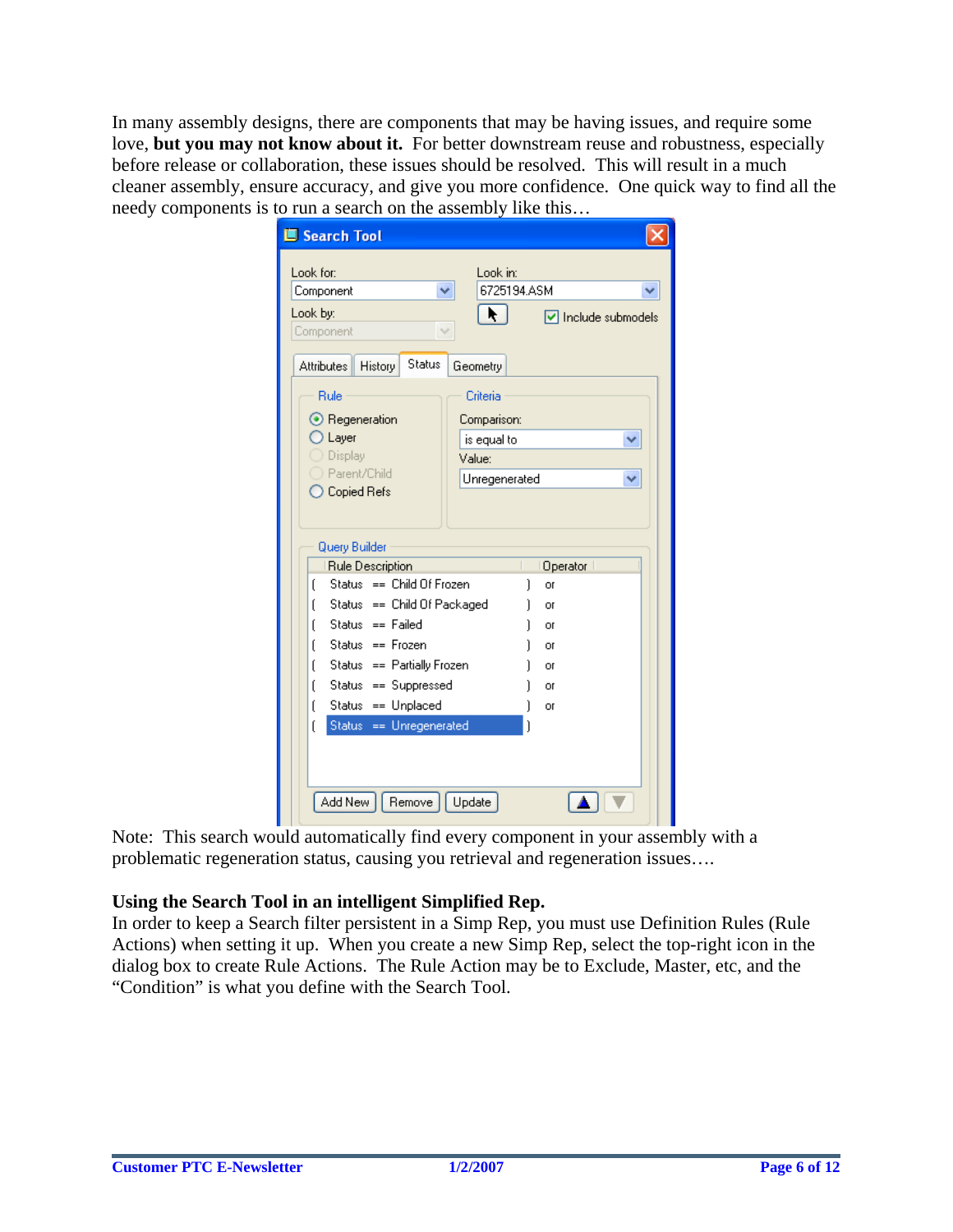| <b>III</b> EDIT: REGEN_IS                              | <b>REP0002</b><br>$\boldsymbol{\mathsf{x}}$<br>- Rule Actions<br>For conflict, lower overrides higher,<br>Condition |
|--------------------------------------------------------|---------------------------------------------------------------------------------------------------------------------|
| <u>DEF</u><br>Ē<br>뎁<br>K J                            | Rep Action<br>Exclude<br>Hardware<br>Hardware0002 v<br>Graphics Rep                                                 |
| <b>Betup Rule Actions</b><br><b>Exclude</b><br>Include | OK<br>Update<br>Cancel                                                                                              |

In this context it will be displayed as the Rule Editor. This will automate the filtering process with your search criteria continuously updating based on changes to the assembly. There is no need to re-create the rules or re-run your search. They can also be combined (explained later). Good Examples?

- 1. Show only "Exterior Components"
- 2. Exclude all "Released" components
- 3. Show only Parent and Child references of "X" component
- 4. Exclude components with parameter "type" = "hardware"
- 5. Show only components within 3 inches of the "Y" subassembly.
- 6. Show me Released parts modeled by Lee Goodwin (of course, this would be an empty assembly  $\odot$ )

Note: See the Pro/E Help System topic "To Create Simplified Representations Using Definition Rules"

## **Other applications of the Search Tool.**

There are plenty of other situations where Find can help you out. In order to find the location of a feature in the model tree, you can select it on screen. But, what if that feature is in a pattern, group, or the model tree is so long that it is off the screen? When the Search tool is used to find a feature, by ID for example, then it will highlight and your model tree will navigate to it automatically.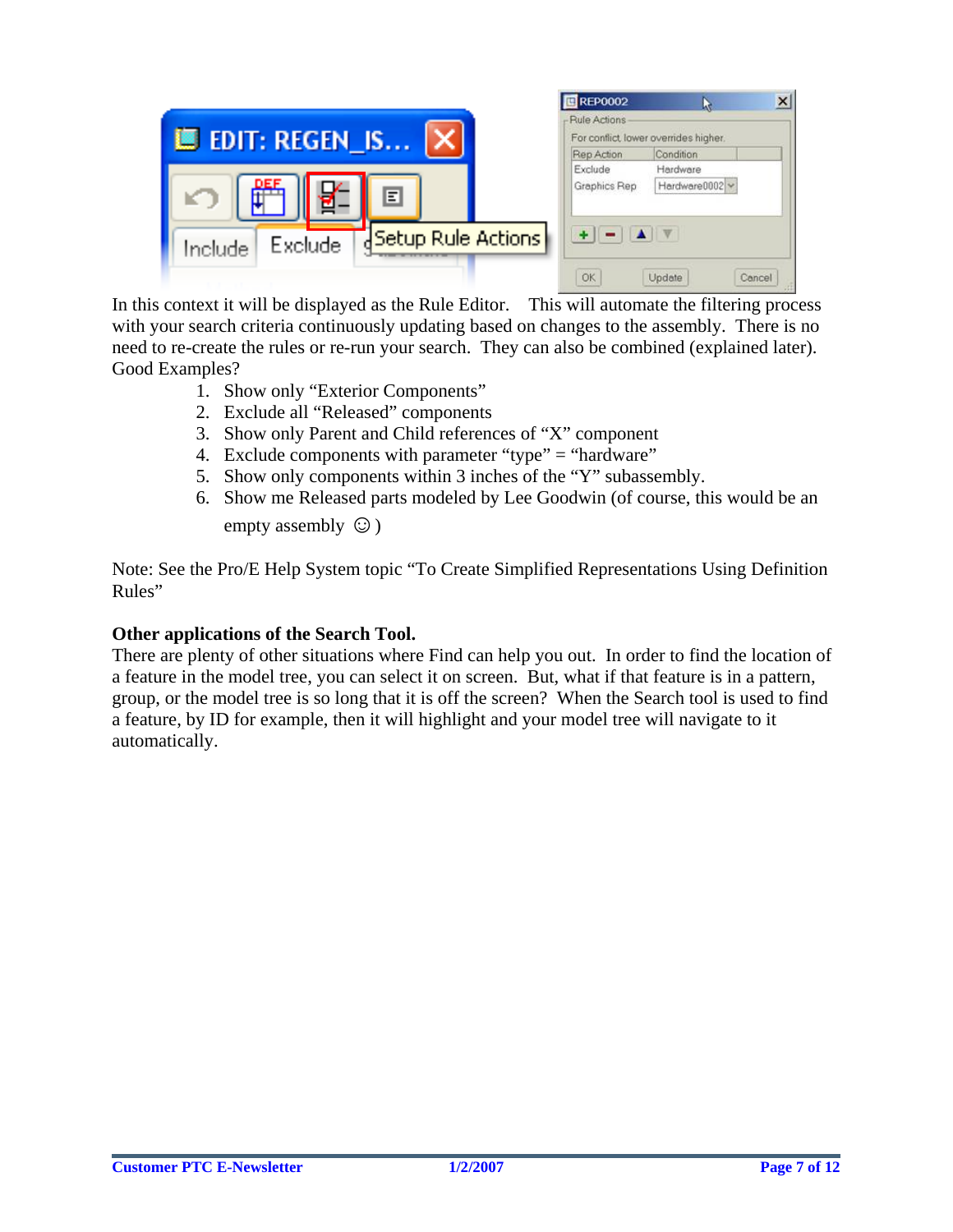<span id="page-7-0"></span>

| Search Tool                                                                                                                                                                  |                                                                                                                        |
|------------------------------------------------------------------------------------------------------------------------------------------------------------------------------|------------------------------------------------------------------------------------------------------------------------|
| Look in:<br>Look for:<br>CB22_HEADS.PRT<br>×.<br>$\lor$<br>Feature<br>Look by:<br>Include submodels<br>Feature<br>v                                                          |                                                                                                                        |
| History<br><b>Attributes</b><br>Geometry<br><b>Status</b>                                                                                                                    | <b>Excluded</b>                                                                                                        |
| Rule<br>Criteria<br>⊙ ID<br>Comparison:<br>Number<br>is equal to<br><b>Failed Feat</b><br>Value [0-68903]:<br>Last Feat<br>66919<br>Αll<br>Find Now<br>New Search<br>Options | √ Suppressed<br>Not Retrieved<br>v Not Placed<br><b>Filter Tree</b><br>∽ Highlight Items<br><b>Filtered Selections</b> |
| 1 items found:<br>f) items selected:<br>Item<br>Item<br>F205(CUT)                                                                                                            | <b>Build Query</b><br>Save Query<br>Sort By                                                                            |

By selecting the Options button in the Search Tool, you may opt to "Filter Tree" which will show only your resulting features in the model tree.

In order to search using mutiple criteria, you must use the Build Query option. Lastly, by selecting Save Query, you may store a custom search as a layer in your design.

| <b>Save Rules</b>           |
|-----------------------------|
| Enter layer name for rules: |
| Incomplete_Features         |
| Propagate Layer             |
| Cancel<br>OK I              |

[Back To Top](#page-0-0)

# **Tips of the Month**

**PDMLink and ProjectLink iCal (iCalendar) Feature**

[Click Here To View](http://members.shaw.ca/jpeng/newsletter/PTC_Technical_Specialists_E-Newsletter_01-01-2007_enterprise.pdf)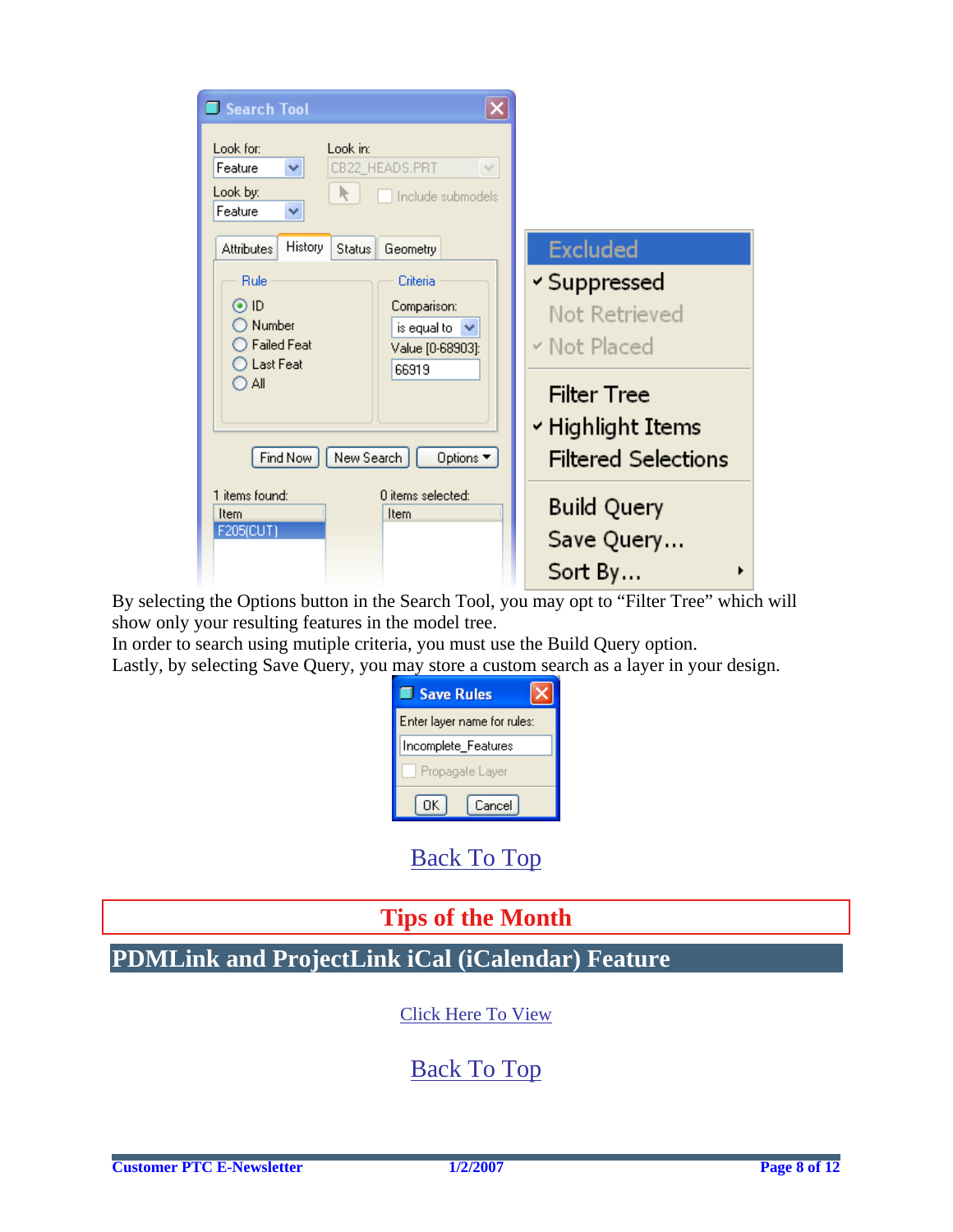## **Announcements**

## <span id="page-8-0"></span>Educational Resource Library

Learn things you always wanted to do - but didn't know you could.

This one stop educational resource library will help you learn more about PTC Solutions and provide you with technical materials developed by the product experts to help you become more productive.

Get tutorials, how-to videos and expert advice for:

- **Pro/ENGINEER** 
	- **EXECONCEPT** Conceptual and Industrial Design
	- **•** Detailed Design
	- **Simulation/Analysis**
	- Production
	- Design Collaboration
- Windchill PDMLink
- Windchill ProjectLink
- Pro/INTRALINK
- **PTC Online Tools**

Check out the [Educational Resource Library](http://www.ptc.com/community/proewf/newtools/tutorials.htm) today.

### PTC Tips & Techniques Newsletter Archives

Miss an issue! Can't find that awesome technique you read about? Fear not, you can click on the link below and go through our Customer PTC E-Newsletter archives.

## [Click Here To Access](http://www.ptc.com/carezone/archive/index.htm)

It's better than finding the Covenant of the Ark!

## PTC Tips & Techniques Webcasts: Work Smarter. Not Harder.

Click below to see regularly scheduled Tips & Techniques technical Webcasts that are designed to provide you with the most popular time-saving tricks that Pro/ENGINEER users of all skill levels will find useful. Get more out of your maintenance dollars!

Tips & Techniques: Work Smarter Not Harder!

## **E-PROFILES IS HERE!!**

We have been eagerly anticipating the debut of the new electronic version of Profiles Magazine and now it is here! This new web site will supplement the print edition of the magazine and will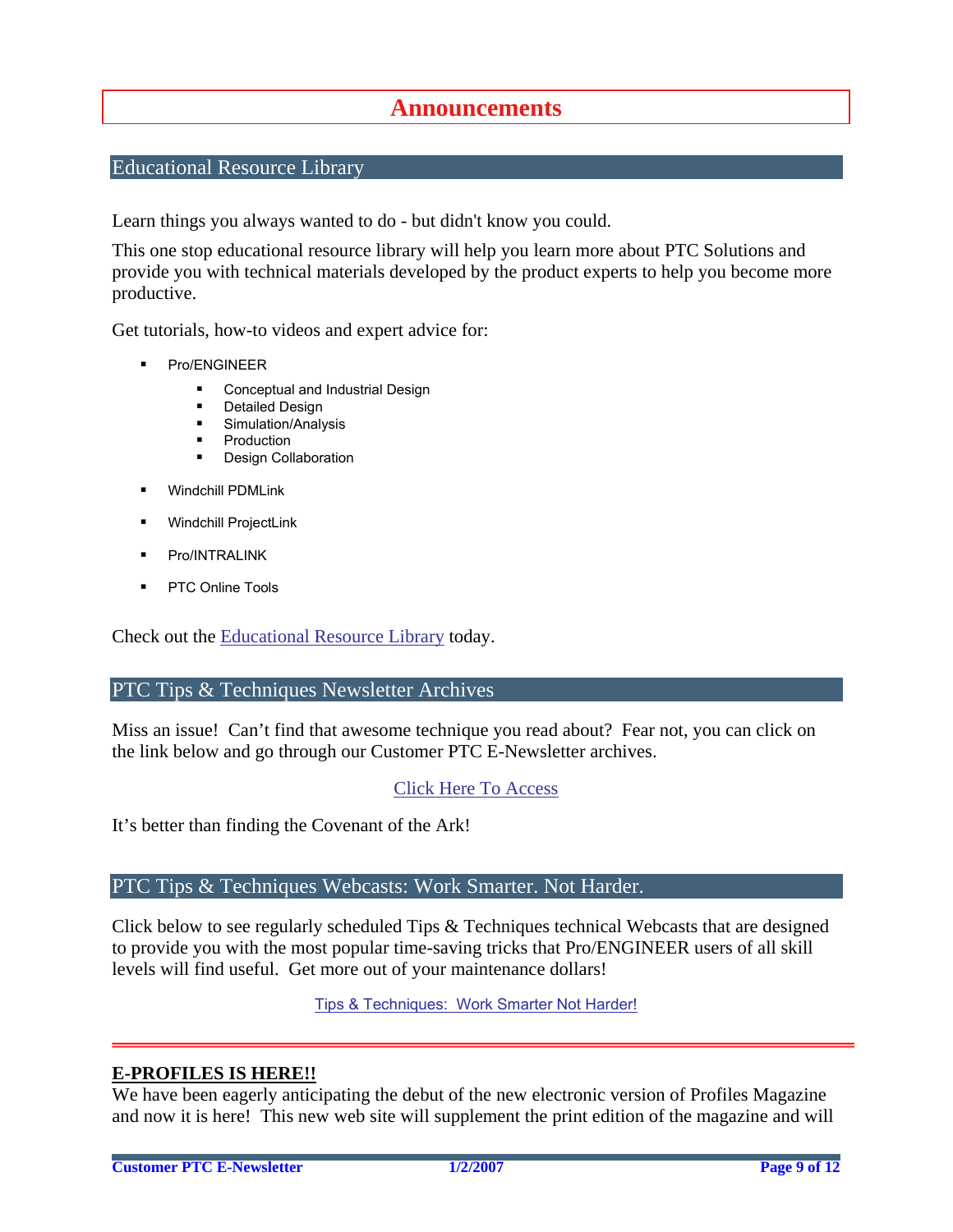provide new useful features not feasible with paper media. e-Profiles will provide you with 24x7, worldwide access to key information previously available exclusively in the print version. "Tips & Tricks," a popular feature pioneered by Pro/USER, has also moved to the web and will be expanded as the site matures.

Please take a few minutes to check out this new web site. We don't think you will be disappointed.

<http://profilesmagazine.com/>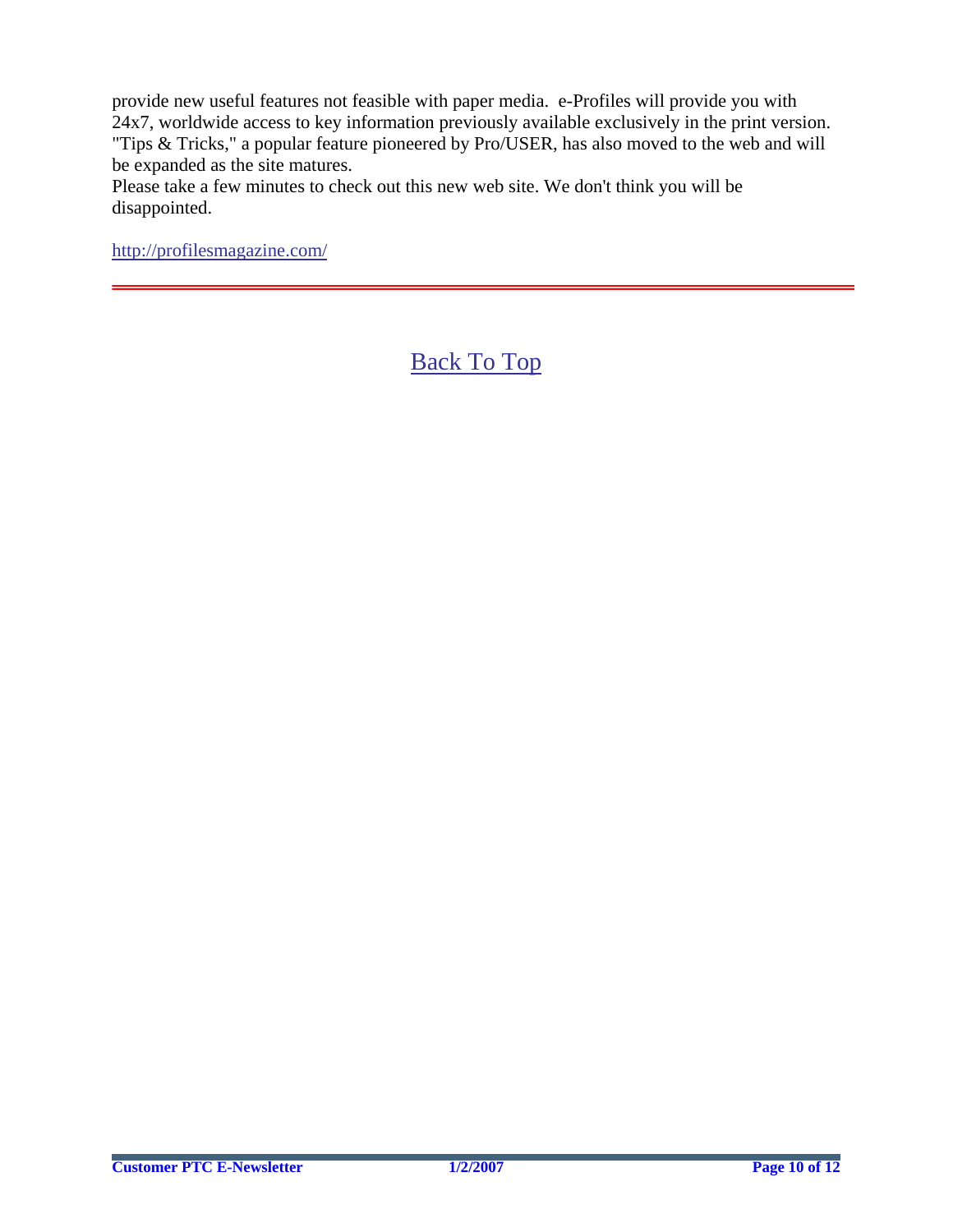# **Upcoming Events & Training Class Schedules**

<span id="page-10-0"></span>

| Upcoming, 2007   | Your local Pro/Engineer User Groups<br>http://www.ptcuser.org/rugs/                   |
|------------------|---------------------------------------------------------------------------------------|
| June 3 - 6, 2007 | Tampa, Florida<br><b>PTC/USER International Conference</b><br>http://www.ptcuser.org/ |

## Events

Our seminars and conferences seek to provide you with relevant information regarding product development trends in your industry as well as innovative software learning experiences. Think of them as a constructive day off where you can share experiences and swap ideas with your peers.

If you can't manage to get away, we'll bring it to you. Check back often for regularly scheduled live webcast events.

## [You're Invited to Attend…](http://www.ptc.com/company/news/events/index.htm)

Please visit the [PTC Education Services](http://www.ptc.com/services/edserv/) website for the latest training information including course descriptions, schedules, locations, and pricing.

• Attend a course at any PTC Center and receive a free copy of Pro/ENGINEER Wildfire Student Edition!

<http://www.ptc.com/services/edserv/index.htm>

## Live Instructor-Lead Virtual PTC Training Courses

Virtual Classrooms provide interactive learning with a trained PTC instructor in convenient and manageable sessions that last approximately 4 hours over a series of days. It's easy to join a class right from your desk using a phone or voice-over IP technology.

Sessions are performed just like a traditional ILT (including interactive exercises where you and the instructor can work on lab exercises together) and feature some of our most popular ILT courses. These sessions cover the exact same material as the traditional ILT in-center courses. Also look for some of our most frequently requested mini-topics delivered in the same format that are only an hour - two hours in duration.

If you have any questions about these sessions or would like to see getting other courses, not on this list, on the schedule please feel free to contact me for more details. They are a great way to bring training to you without you having to worry about location or being out from work for long stretches.